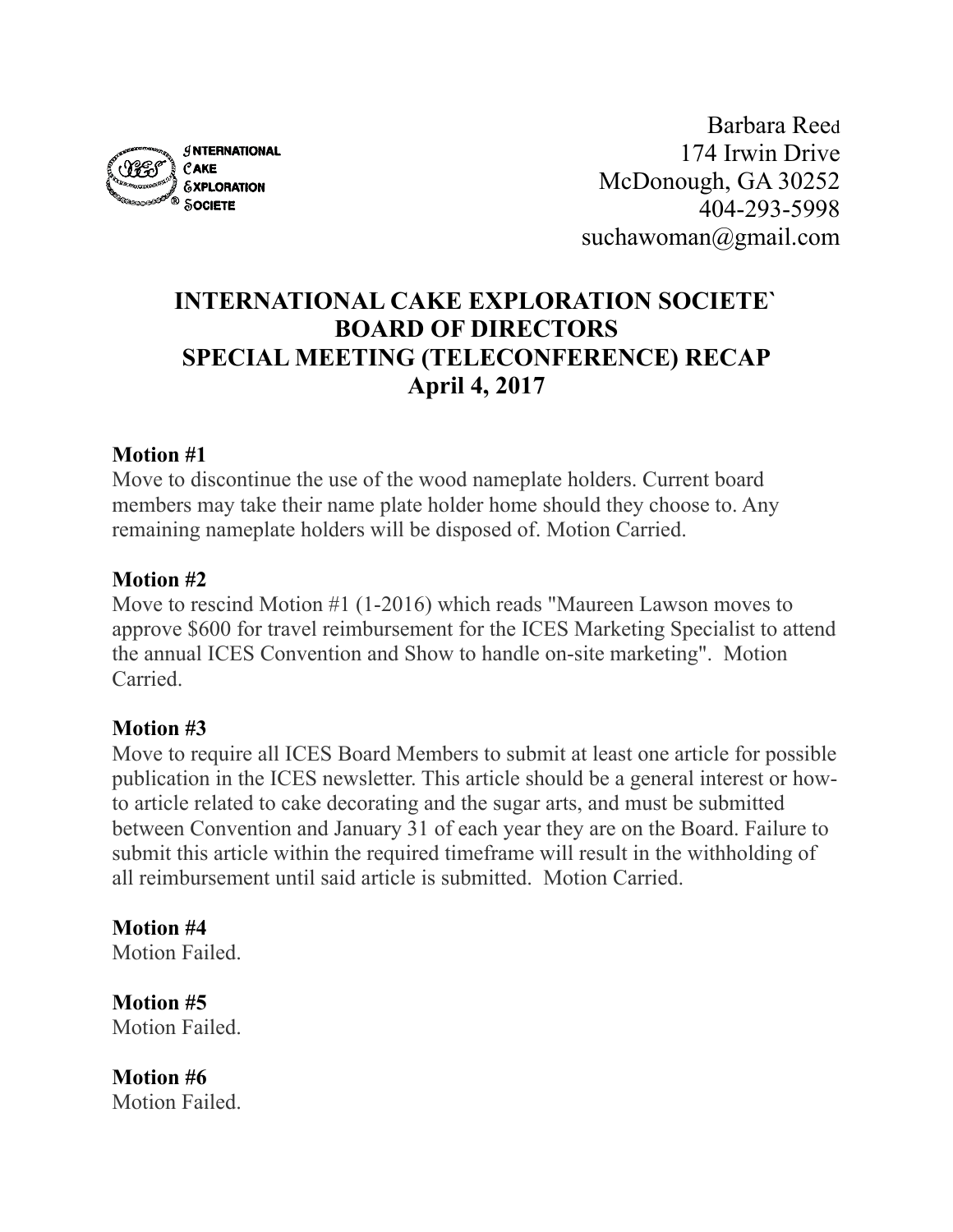#### **Motion #7**

Motion Failed.

### **Motion #8**

Move to provide online automated membership renewals. Motion Tabled.

### **Motion #9**

Move to table Motion #8. Motion Carried.

#### **Motion #10**

Move that the ICES Board of Directors authorize an Absentee Ballot Election to elect the slate of officers for Florida ICES. The election will be conducted by the Representative Liaison and Representatives Committee. The Representative Liaison will set the date of elections, send out Notification of Election, collect nominations, and create a slate of qualified candidates. All eligible members will be able to cast their vote via email and all eligible members without email will be notified and able to vote via snail mail. All Votes will come to Rep Liaison and be tabulated. The new officers will then be announced via email/snail mail to the Florida Membership. Motion Carried.

#### **Motion #11**

Move to require all S/A/P/C/C elected officials: Representative, Alternate(s), Secretary, Treasurer; as well as Ambassador, Acting Representative, or appointed positions, to have access to a computer and have a valid email address on file with ICES Membership. Motion Carried.

#### **Motion #12**

Move that all Forms required to be filled out by  $S/A/P/C/C$ , Representatives, Ambassadors, Officers, and Acting Representatives, be required to be filled out and submitted electronically through the forms provided on [www.ICES.org](http://www.ices.org), except in extenuating circumstances. The PDF forms would be removed from the website. A current WORD and PDF copy of the document will be maintained on the cloud to be available for such extenuating circumstances. Motion Carried.

#### **Motion #13**

Move to rescind the 30-day grace period for all reporting required by ICES from S/ A/P/C/C, Representatives, Officers, Ambassadors, and Acting Representatives. Motion Carried.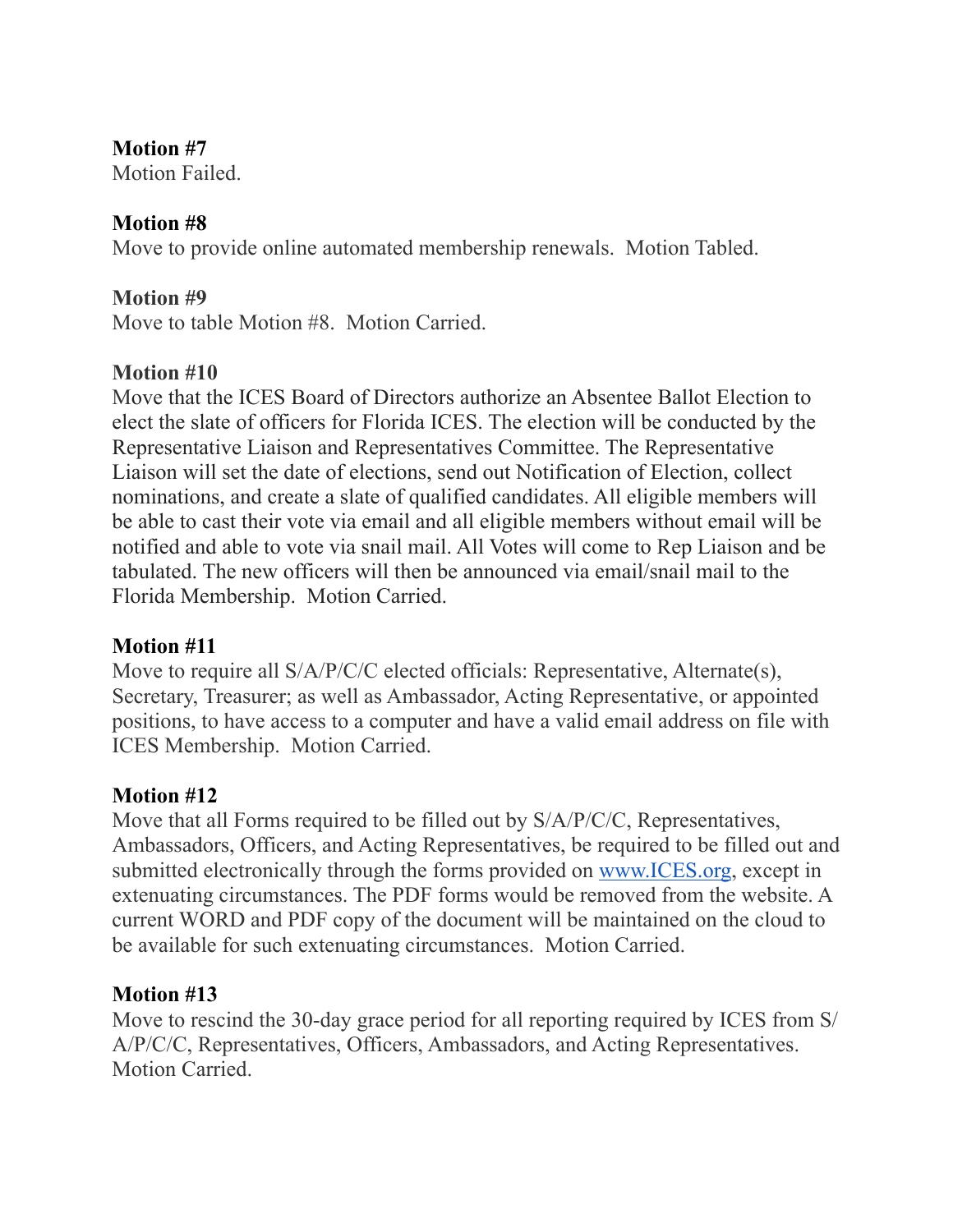#### **Motion #14**

Move that ALL Representatives and Acting Representatives be required to submit a Midyear Report to Representative Liaison and President prior to receiving any Midyear Travel Reimbursement. Motion Carried

### **Motion #15**

Move to accept the new Mid-Year Travel Reimbursement Form 4/2017. Motion **Carried** 

### **Motion #16**

Move that a Mid-year Report Template be provided by the Representative Liaison prior to Mid-year, giving the Representatives and Acting Representatives an easy way to in fulfill the reporting requirement to ICES. Motion Carried.

### **Motion #17**

Move to change the reporting dates for  $S/A/P/C/C$ , Representatives, Ambassadors, etc. to follow the ICES Fiscal Year. Semi Annual Financial and Activity Reports September 1 – February 28(9) Due no later than March 15 March 1 – August 31 Due no later than September 15 Motion Carried.

# **Motion #18**

Move that all Acting Representatives must meet the same criteria as Representatives. Acting Representatives must be a member in good standing for a minimum of 1(one) year prior to appointment and must remain a member in good standing for the duration of their appointment. Motion Carried.

# **Motion #19**

Move to amend the ICES Bylaws, Article IV, Section 1, Subsection F "Student Membership" to append "Student members will receive the digital-only version of the ICES newsletter. No printed newsletter will be mailed to them." The new section will read: Student Membership: Full-time students enrolled in high school, college, an accredited culinary school or vocational technical school. All students must show proof of enrollment. Student members will receive the digital-only version of the ICES newsletter. No printed newsletter will be mailed to them." Motion Carried.

#### **Motion # 20**

Move that we purchase 200 ICES Certified Judge (ICJ) patches for an amount not